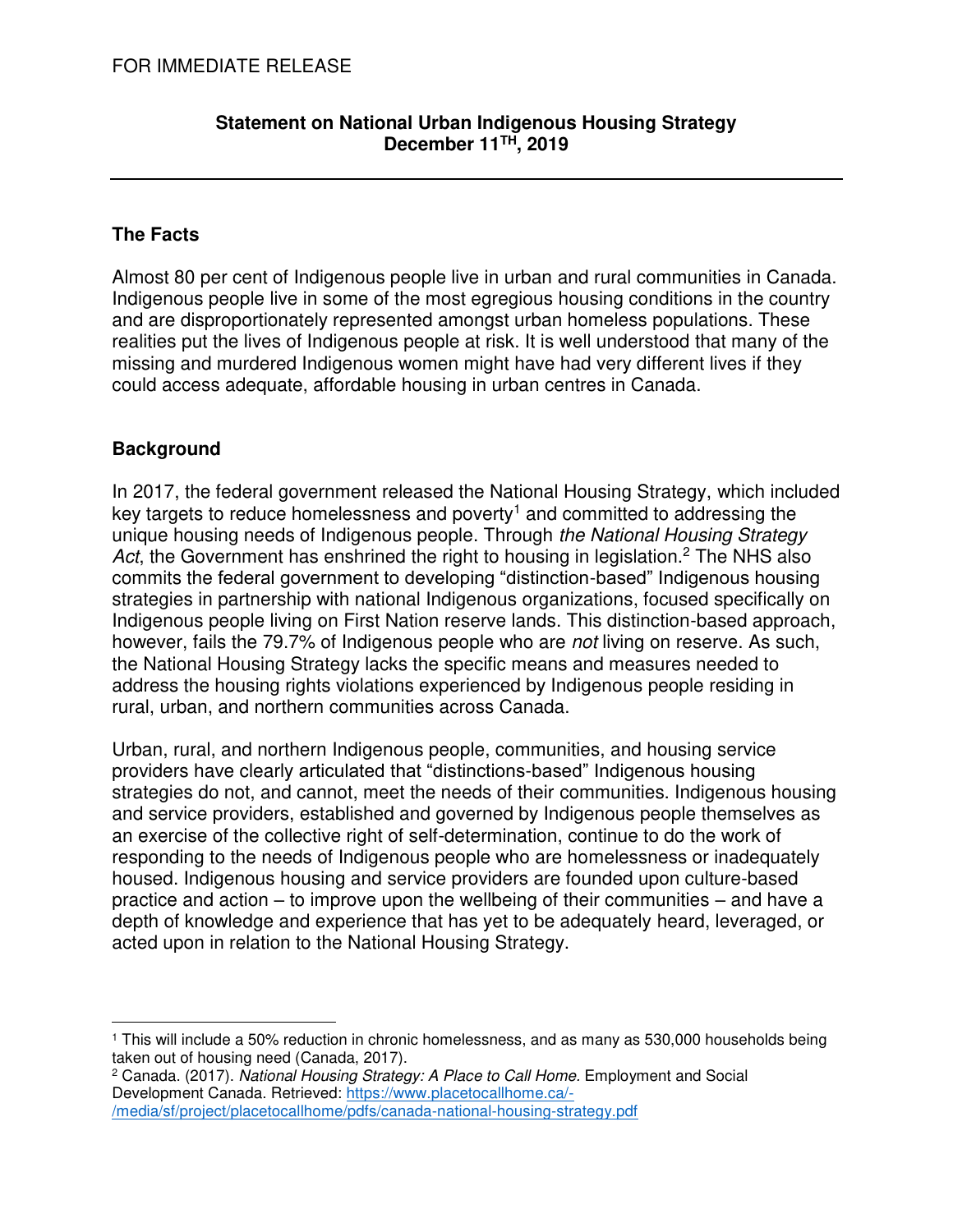#### FOR IMMEDIATE RELEASE

Though elected officials have indicated that the government will address gaps in current policies with respect to urban, rural, and northern Indigenous housing, there is a risk that this commitment will fall short of a robust strategy capable of providing Indigenous housing and service providers with a mechanism for meaningful, ongoing engagement.

There is particular concern that forthcoming policy approaches will fail to employ a human rights based approach that implements the right to housing as articulated in the International Covenant on Economic, Social and Cultural Rights – to which Canada is a party – and the fundamental rights contained in the Unite Nations Declaration on the Rights of Indigenous Peoples – which the current government has committed to introducing into domestic law.

Amongst the pervasive and systemic human rights violations experienced by Indigenous communities across Canada, the violation of Indigenous people' right to housing is perhaps one of the most egregious.

Without a strategic approach to implementing the rights-based structures of the National Housing Strategy Act in conjunction with the principles of the United Nations Declaration of the Rights of Indigenous People that is rooted in the experience of Indigenous housing and service providers, the right to housing in Canada will not be meaningful implemented and realized for Indigenous people, including women, girls, 2SLGBTQ persons, Indigenous youth aging out of the child welfare system, those leaving government care, and those leaving institutions living in rural, urban, and northern communities. In particular, this has an impact on the safety and security of Indigenous women and girls across Canada. $3$ 

## **Convening**

 $\overline{a}$ 

This statement is the result of a strategic meeting between leaders from Indigenous communities across Canada, urban Indigenous housing and homelessness service providers, and the United Nations Special Rapporteur on the right to adequate housing, Leilani Farha (the Rapporteur). Following the release of her latest report – on the Right to Housing of Indigenous Peoples – to the United Nations General Assembly, the Rapporteur called this meeting to discuss:

- The housing conditions of urban Indigenous people in Canada;
- The right to adequate housing for urban Indigenous people; and,
- The need for a national urban Indigenous housing strategy.

In her latest report to the UN General Assembly, the Rapporteur asserts that:

The right to adequate housing can be enjoyed by Indigenous peoples only if its articulation under article 11 (1) of the International Covenant on Economic,

<sup>3</sup> The Final Report for the National Inquiry into Missing and Murdered Indigenous Women. (2019). Volume 1a. (439-445) Accessed: [https://www.mmiwg-ffada.ca/wp-content/uploads/2019/06/Final\\_Report\\_Vol\\_1a.pdf](https://www.mmiwg-ffada.ca/wp-content/uploads/2019/06/Final_Report_Vol_1a.pdf)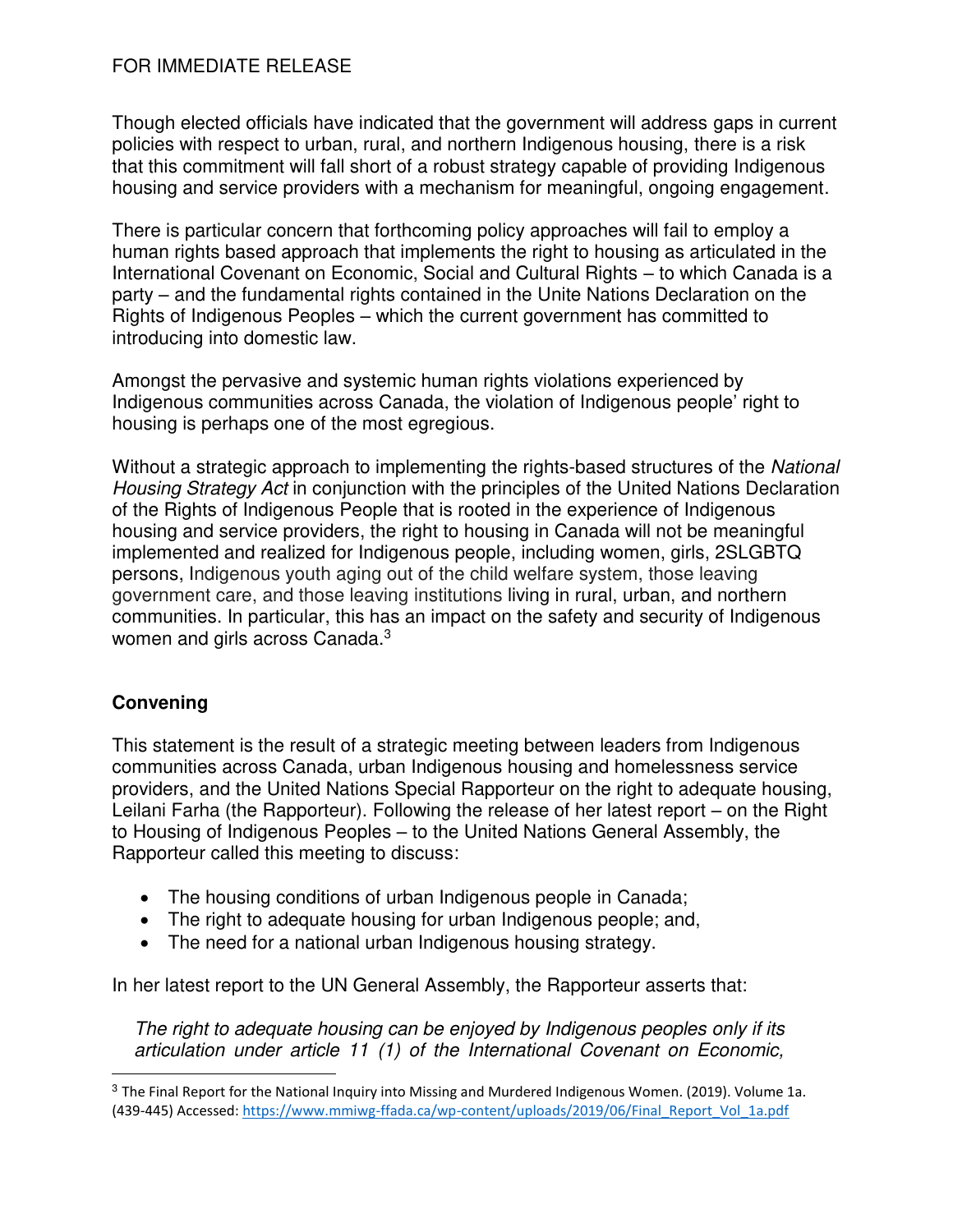Social and Cultural Rights is understood as interdependent with and indivisible from the rights and legal principles set out in the United Nations Declaration on the Rights of Indigenous Peoples. The provisions of the Declaration are also better understood and applied when interpreted consistently with the right to housing in international human rights law.<sup>4</sup>

Only through meaningful engagement with urban, rural, and northern Indigenous housing and service providers can the social, economic, and Indigenous rights of urban and rural Indigenous peoples be claimed and protected in relation to housing adequacy and Indigenous self-determination rights per the United Nations Declaration on the Rights of Indigenous Peoples.

# **Call to Action**

As the newly formed federal government opens parliament, on International Human Rights Day – we share this statement in the sincere hope that urban Indigenous housing conditions and homelessness are prioritized in the federal government's implementation of the National Housing Strategy, as a matter of human rights and consistent with the UN Declaration of the Rights of Indigenous Peoples.

We demand that the federal government elevate Canadian federal policy to the level of international human rights standards – as per Canada's reputation as a country that respects human rights – by recognizing Indigenous peoples' right to housing as enshrined in, and indivisible from, the United Nations Declaration on the Rights of Indigenous peoples and the International Covenant on Economic, Social and Cultural Rights.

We further underline that the Truth and Reconciliation Commission failed to acknowledge the need for reconciliation in an urban, rural and northern context, and also with respect to housing.

We demand that Canada accept that it has failed to provide equitable funding and treatment to urban Indigenous people, communities and organisations in a discriminatory manner contrary to the ruling in Ardoch Algonquin First Nation (Misquadis),<sup>5</sup> the principles of Section 15 of the Canadian Charter of Rights and Freedoms and the United Nations Declaration of Indigenous Peoples.

 $\overline{a}$ <sup>4</sup> United Nations General Assembly. (July 17, 2019). The right to adequate housing for Indigenous peoples. (A/74/183). Retrieved:

<https://www.ohchr.org/EN/Issues/Housing/Pages/AdequateHousingIndigenous-Peoples.aspx> <sup>5</sup> Ardoch Algonquin First Nation v. Canada (Attorney General) [2004] 2 FC 108, 2003 FCA 473